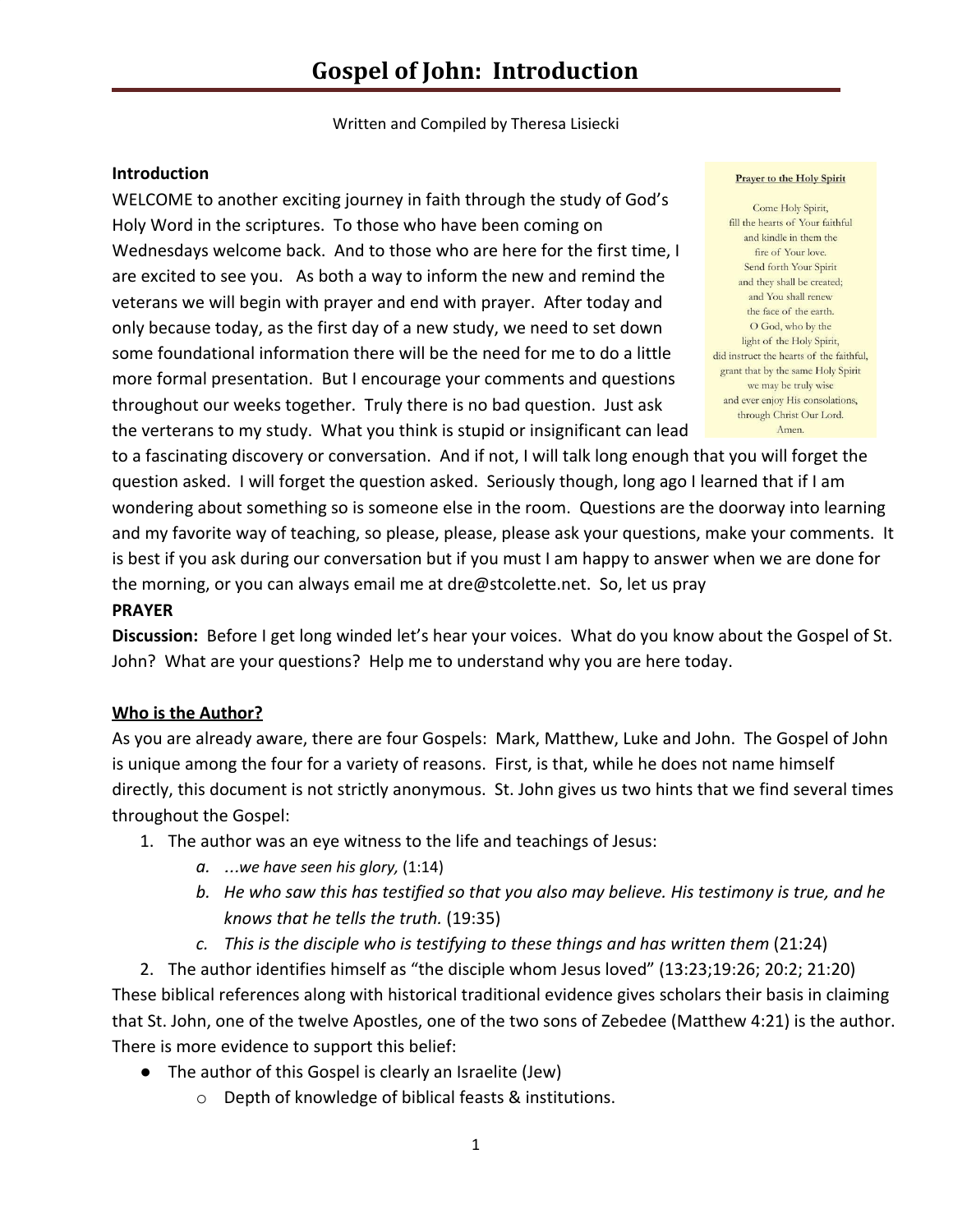- o Knowledge of the geography of the Holy Land.
- This "beloved disciple" was one of the twelve with Jesus at the Last Supper (13:23) and with the Apostles after the resurrection (21:4-7)
- The author being "beloved" among Jesus' followers suggest that he was among Jesus' inner-inner circle: Peter, James and John.
	- o These three are the only three who are renamed (after the initial calling of the twelve)
	- o The only Apostles selected by Jesus to accompany Him at key moments (Mark 5:37 Healing of young girl; 9:2 Transfiguration; 14:33 Jesus in Gethsemane)
		- Distinguished from Peter after the resurrection (20:2; 21:20)
		- James died far to early for the authorship of this Gospel
- The attention to detail of the author informs us that he was an eyewitness
	- $\circ$  At the Wedding Feast at Cana, author describes the jars as being filled "up to the brim" (2:7)
	- o At the multiplication of loaves, author notes that the loaves were made of barley (6:9)
	- o At the anointing of Jesus' feet, author notes that the perfume was made of "pure nard" (12:3)
- From scholarly tradition: Irenaeus (180AD), Clement of Alexandria (200 AD) and others all proclaim with one voice that John, the Apostle is the author.

There are also reasons as to why St. John the Apostle is not the author of this document which I have outlined in the handout. The main concern or issue has to do with the depth of the theology of the document coming from a man whose main trade was as a fisherman. I leave it up to you as to which school of thought you follow. I present here the idea that St. John, the Apostle was the man who not only authored this document but the Book of Revelation (in which he does identify himself) as well as all three letters. In Pope Benedict's book *Jesus of Nazareth*, he acknowledges that some scholars have difficulty in seeing St. John as the author of the Gospel because of his simple background as a fisherman: *"Can he, the Galilean fisherman, have been as closely connected with the priestly aristocracy of Jerusalem, its language, and its mentality as the Evangelist evidently is? Can he have been related to the family of the high priest, as the text hints (cf. John 18:15)?" (p. 224).* But Pope Benedict goes on to explain that the call to Jewish Temple priesthood was not a full-time job. They discharged their responsibilities twice a year for one week each time. The remainder of the year the Temple priests sought other means to take care of family needs. It is very possible that St. John was a priest of the Temple that when not serving there worked in the family fishing business. Regardless, I leave you to make up your own mind. As for me and this study we will go with the idea that St. John, the Apostle of Christ wrote this document.

#### **Who was this man, John**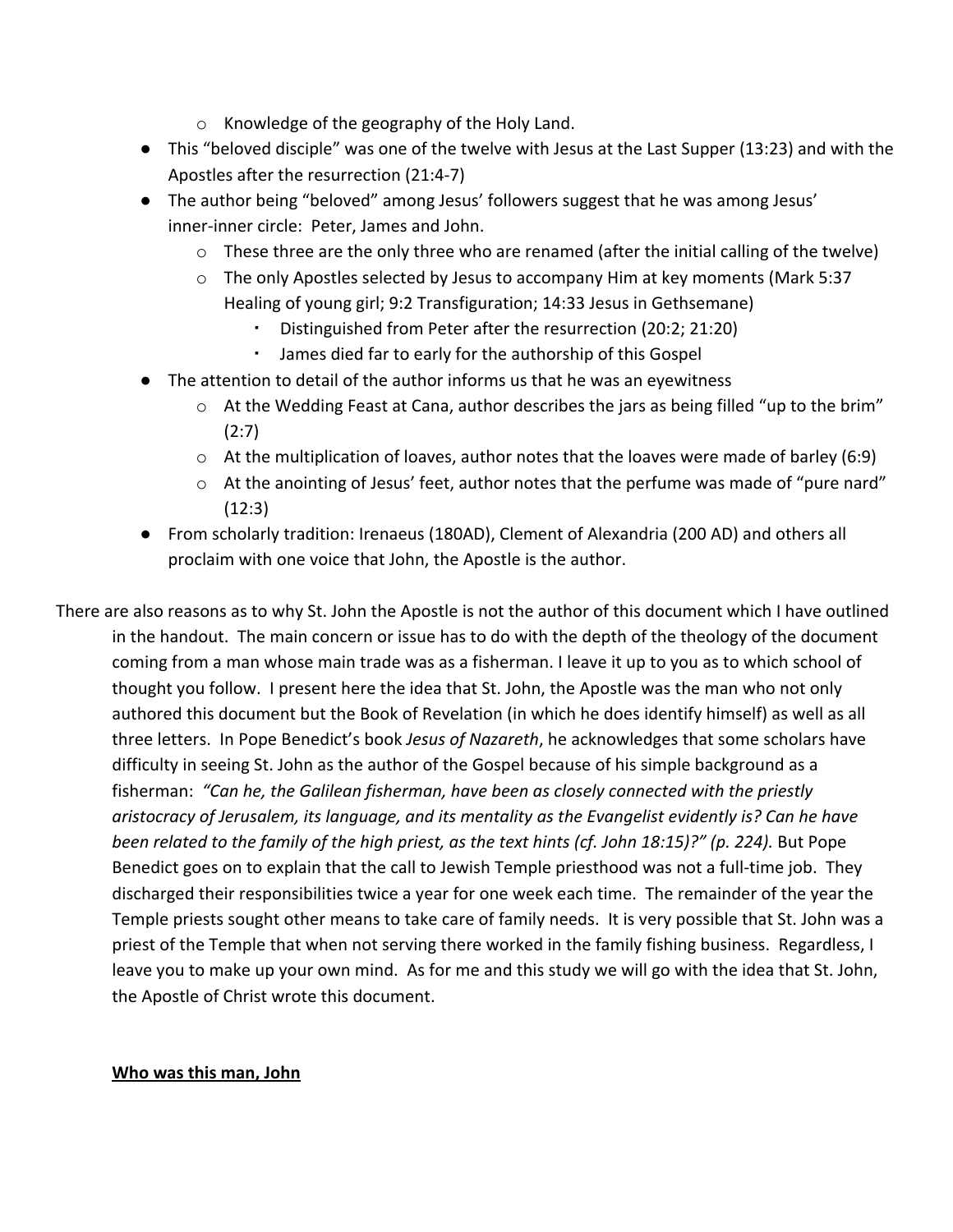I thought I would take a moment to inform us or for some, remind us who this man, St. John, an Apostle for Christ was. Also called St. John the Evangelist or the Divine, he lived in the first century. Believed to be a young man during the life of Christ, St. John was by trade, along with his father Zebedee and brother James (also an Apostle), a fisherman as we read the bible (Matthew 4:21; Mark 1:19; Luke 5:10). Popular tradition connects one of the women who accompanied Mary Magdalene to the tomb, Salome (Mark 15:40; 16:1) as the wife of Zebedee therefore John and James's mother.

After the death and resurrection of Christ St. John took an authoritative position in the early Church working along side Peter, who later left Jerusalem to spread the Gospel, and James, who became the first bishop of Jerusalem. From here St. John's story falls away to conjecture and possibilities. We know that St. John spent time in the penal colony on Patmos island where he wrote the book of Revelation. Most popular believe is that St. John took seriously the call of Christ from the Cross to watch after Mary, the Mother of God (John 19:26-27). After settling Mary in safety in mountain obscurity outside of the city of Ephesus St. John took up residence close by in the city of what is today Selcuk, Turkey establishing a Church there. Most scholars believe that St. John died of natural causes at an old age spending his life, writing, ministering to the churches in Asia Minor (now Turkey) and meditating on the life and teachings of Christ.

# **Date the Gospel Written**

- As for when this document was written there are basically two camps: those who believe it was written at the end of the 1<sup>st</sup> century/beginning of the 2<sup>nd</sup> century, between 90-105 AD and those who believe the Gospel was written before the destruction of the Temple and Jerusalem in 70 AD.
- Those in the camp of the "late daters" point to the fact that all scholarship agrees that the Gospel of John was written after the other three. Most scholarship agree that St. Luke, the last of the three synoptic gospels to be written was written after 70 AD because it assumes the destruction of the Temple. Conclusion: if the Gospel of Luke is written soon after 70 AD then the date of the writing of the Gospel of John would be even later in that century.
- Those in the camp of the "early daters" look to a small passage within the text: *Now in Jerusalem by the Sheep Gate there is a pool* … (5:2). Their premise is that St. John writes as if this pool were intact, unharmed which, if written after 70 AD would have been completely destroyed. In these scholars minds the Gospel of St. John was written around 60 AD, possibly before he wrote the book of Revelation.
- Where does the Catholic Church stand in regard to the dating of the document? While they acknowledge that there is much to be said for both camps, generally speaking, (and until there is further evidence to prove so), they hold that the Gospel of John was written after 90 AD.

#### **Who was the Audience**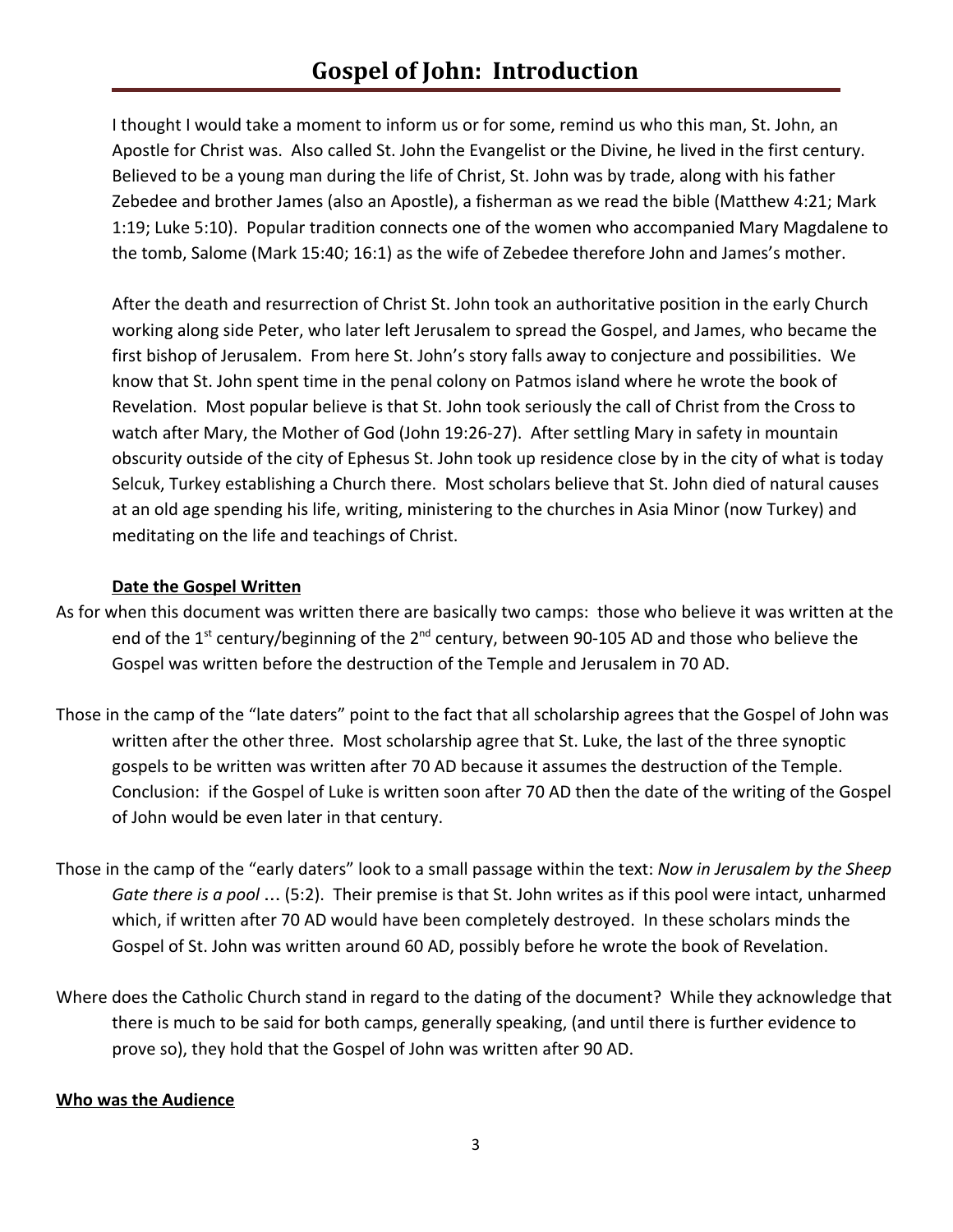- In studying the writings within the bible Catholic scholarship teaches us that it is important to understand just who the document was written for. In knowing the destination, we can better understand the intension or the purpose of the writing. In accepting the premise that St. John wrote this gospel in the later part of the first century, he was most probably writing for the community he served as bishop of Asia Minor (Turkey). And who were those making up the many churches in that area? Mostly Jews who converted to Christianity. We can deduce from St. John's writing that, not only was he an educated man but quite familiar with the Temple and Temple practices. (This comes from our study of the book of Revelation). So, in support of Pope Benedict's proposal that St. John was a minor priest of the Temple along with his deep call to evangelize, St. John is also writing to all Jews in hope of bringing about their conversion.
- Scholars come to this conclusion, St. John is primarily writing for Jewish Christians and Jews in general, by the distinctly Jewish flavor of his Gospel. St. John refers often to scripture and liturgical symbols that are closely related to the history of Israel. His positive portrayal of the Samaritan also suggest that St. John is seeking to reach out to this community as well. These factors tell us that as we study the Gospel of St. John we will, once again, be reaching into both the Old Testament and  $1<sup>st</sup>$  Century Jewish practices in our efforts to understand what he has written.

Regardless of the particular audience we can be very certain that St. John has one purpose:

*But these are written so that you may come to believe that Jesus is the Messiah] the Son of God, and that through believing you may have life in his name.* (John 20:31)

- This work, this Gospel (as are all the Gospels) is about conversion, belief. And while we might tell ourselves that we believe, and we do; there is always another level we can challenge ourselves to which I pray this study does for each of us.
- There is another reason St. John writes and that is to fill in the blanks left by the other three gospels. Here are three examples:

| <b>Synoptic Gospels: Mark, Matthew, Luke</b> | <b>Gospel of St. John</b>            |
|----------------------------------------------|--------------------------------------|
| Focus on Jesus's time in Galilee only        | Focuses less on Jesus' travels to    |
| mentioning traveling to Jerusalem once       | Samaria & Galilee but mentions       |
|                                              | several trips to Jerusalem           |
| Jesus' ministry only seems to begin AFTER    | Jesus' ministry was well underway    |
| the arrest and death of John the Baptist     | BEFORE John the Baptist's            |
|                                              | imprisonment                         |
| Narrate the happenings at the Last Supper    | Less about what happened at the      |
|                                              | Last Supper but offers a theological |
|                                              | "Bread of Life" discourse seemingly  |
|                                              | to explain what Last Supper was      |
|                                              | about.                               |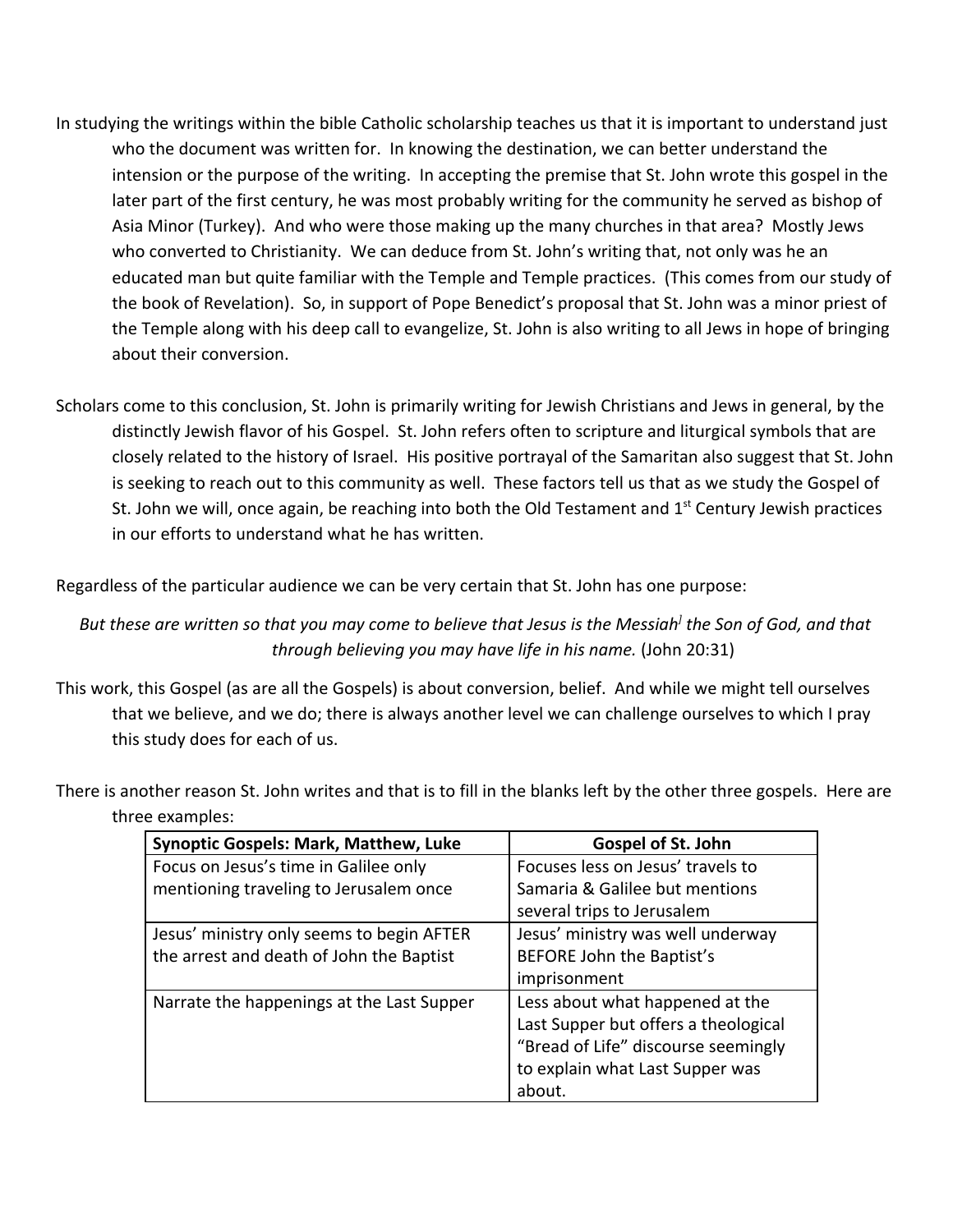If we say that the synoptic gospels (Mark Matthew Luke) gives us the flesh bones of the historical Jesus, then the Gospel of John gives us Jesus' spirit. With that in mind, as we approach our work in this coming year of the Gospel of John, in wanting to get the most out of the study it is best to read or reread all three of the synoptic gospels. The more familiar with the historical Jesus the better foundation one has for understanding the mystical spirit of Christ as St. John is about to put forth for us. He writes with the assumption that not only do you know who Jesus is but you are familiar with his life and teachings.

#### **Themes within the Gospel**

There are many scholarly opinions how best to approach the content we will find in this gospel. Because I have a simple mind I am going to offer her five main themes that we should be mindful of as we move into our study.

# **Theme #1: Identity of Jesus**

From his opening words to St. John's concluding remarks, this gospel is all about proclaiming that the historical man, Jesus of Nazareth is and was the Messiah, the Son of God. As we study the twenty chapters we will see in every one of them Jesus portrayed as "the light" here on earth to do battle with satan, "the darkness". We see throughout this Gospel St. John identifying Jesus as the Messiah by the titles he offers to name Jesus:

- Logos: The word "logos" is Greek for "the word". Logos was the word used in 1<sup>st</sup> century Jewish prayer and practices to represent God's spoken word. St. John writes that Jesus is the Logos, the Word (or being) of God here on earth. This is further testified to in St. John's gospel by the seven "I am" statements. On the mountain of Hoeb Moses stood before a non-consumed burning bush speaking with God. When Moses askes to whom was he speaking God's response "I am". (Exodus 3) St. John, to show us that it is that same God now incarnate in Jesus Christ we will find seven "I am" statements out of the mouth of Jesus:
- (1) " I am the bread of life" (John 6:35; see also 41, 48, 51)
- (2) " I am the light of the world" (John 8:12)
- (3) " I am the door of the sheep" (John 10:7, 9)
- (4) " I am the good shepherd" (John 10:11, 14)
- (5) " I am the resurrection, and the life" (John 11:25)
- (6) " I am the way, the truth, and the life" (John 14:6)
- (7) " I am the vine" (John 15:1, 5)
	- *Lamb of God:* This is a second distinctive found particularly in John 1 but the image of Jesus as the Paschal lamb giving His life as sacrifice for our sins. This idea of lamb and sacrifice is a unique theology of the Jews dating all the way back to Genesis of the Old Testament. St. John presents in his Gospel, following the theology of Isaiah's suffering servant (53) that Jesus came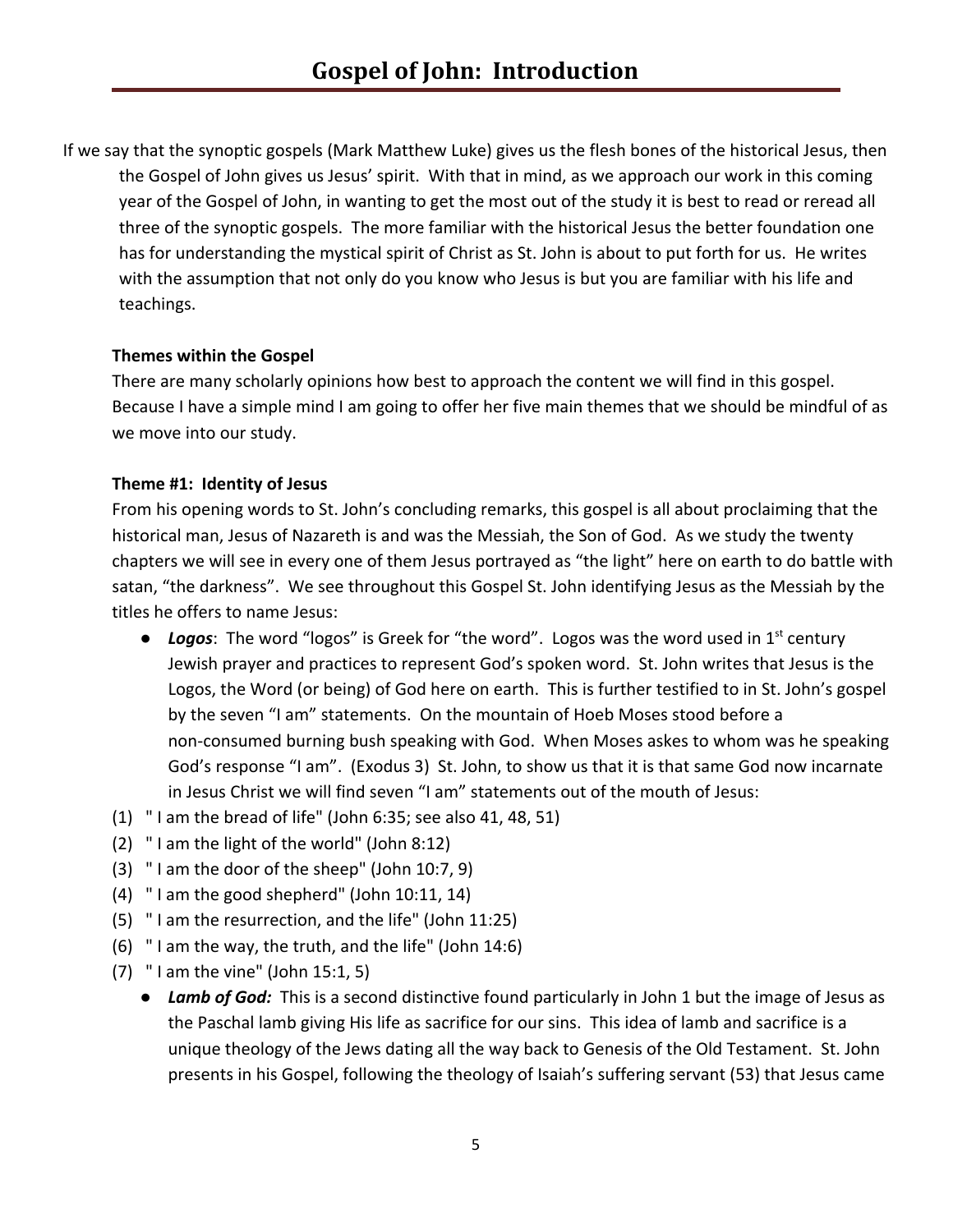not only to teach and preach but primarily to open the gates of heaven for the salvation of all through His sacrifice of His own life.

# **Theme #2: Baptism/Jesus is the Water of Life**

We all know that water is essential for life. In the Gospel of John, St. John seeks to show that as essential as water is for physical life so Christ is for our spiritual life. Here are seven examples we will explore in coming weeks:

(1) Christ turns water to wine (John 2)

- (2) Christ's discourse on Living Waters at Jacob's well (John 4)
- (3) Christ heals the invalid man at the Pools of Bethesda (John 5)
- (4) Christ walks on water (John 6)
- (5) Christ offers living water during Feast of Tabernacles (John 7)
- (6) Christ heals the man born blind at the Pool of Siloam (John 9)
- (7) Christ washes the feet of the twelve (John 13)

Interestingly, the Gospel of St. John is the only gospel that does not write of Jesus' baptism but it is the only one that shows baptism as an important part of His ministry (John 3:22, 4:2).

#### **Theme #3: Jesus is the fulfillment of Jewish Practices**

From the beginning of salvation history, since Adam and Eve left the Garden of Eden, God promised to send one to bring us back into union with Him. Over the course of many centuries the Israelites developed prayers and practices to help develop and support the faith life of its members, just as Churches do today. St. John knew his Jewish faith very well and could see that most Jews did not, and as such could not see the significance of what Jesus did. I would venture to guess this is true of most Christians today – not knowing their faith well enough to understand the fullness of what Jesus did for us. In the Gospel of St. John we will find how Jesus was the fulfillment of all that God promised throughout the history of the Israelites. And, that through Jesus what was, in terms of ritual practices and prayers, took on a deeper fulfilled meaning and without Jesus they were just empty practices and beliefs. Here are a few examples:

- (1) The Body of Christ (both Jesus and the Church) replace the Temple.[John 2:13-22]
- (2) The replacement of the worship in the sacred mountains of Gerizim and Ebal with the worship of Christ [John 4]
- (3) The replacement of the Sabbath worship of the Pharisees with the proper worship of the Sabbath taught by Christ [John 5]
- (4) The replacement and fulfillment of the Feast of the Passover with Christ in the Eucharist, the Bread of life [John 6]
- (5) The replacement and fulfillment of the Feast of the Tabernacles with Christ, the light and life of the world [John 7-9]

#### **Other Points of Interest**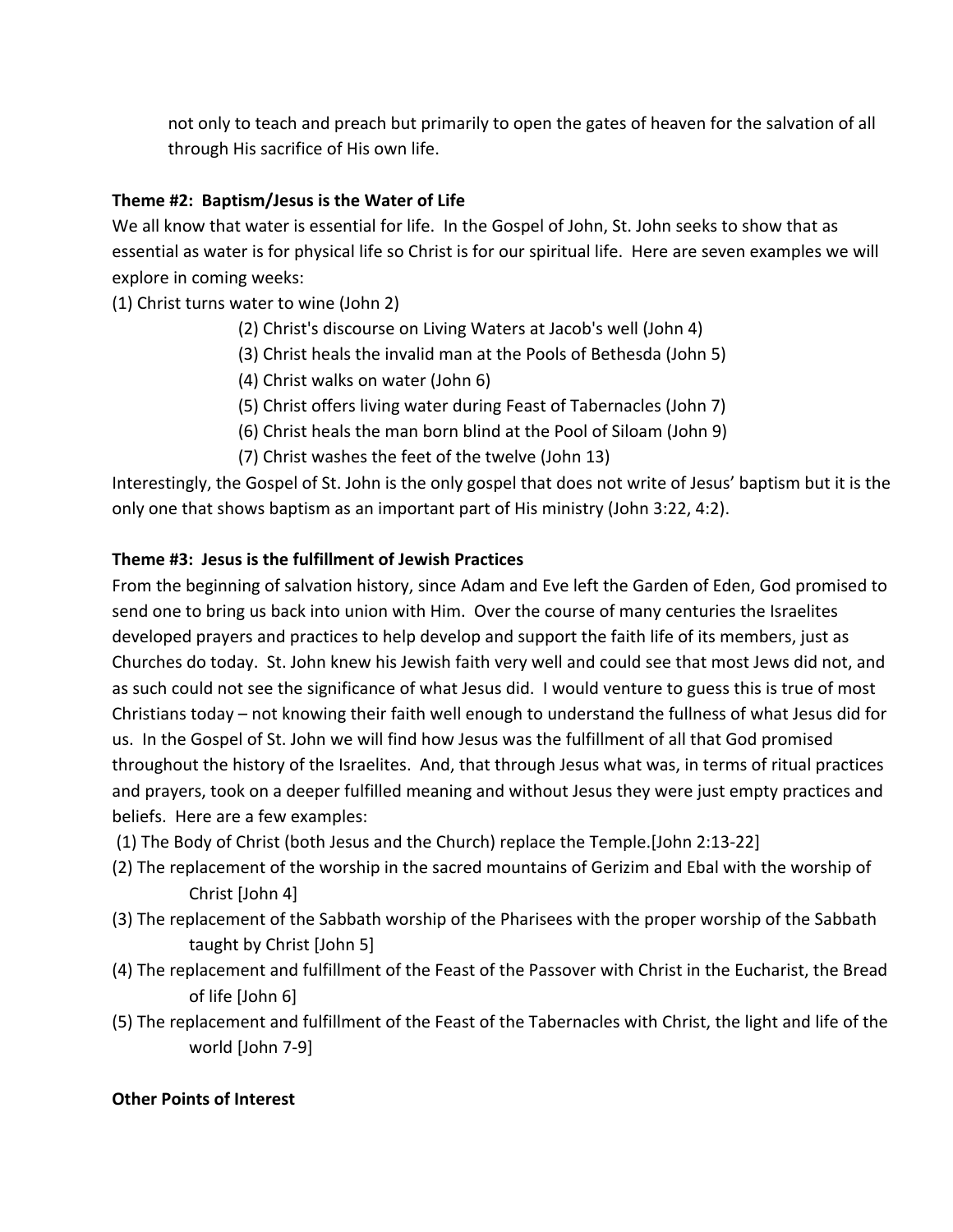- 1. **The Gospel of St. John uses (of the four gospels) the most metaphors for Jesus**. In theological terms within Jesus' teaching there is the great "Messianic secret". Jesus would not only outright state who He was (God's own son) but more often than not hint at his identity. Scholars suggest so as to give people the freedom to choose in belief. Here are a couple of those metaphors:
	- a. *Then Jesus declared, "I am the bread of life. Whoever comes to me will never go hungry, and whoever believes in me will never be thirsty"* John 6:35
	- b. *When Jesus spoke again to the people he said, "I am the light of the world. Whoever follows me will never walk in darkness, but will have the light of life"* John 8:12
	- c. *"I am the vine; you are the branches. If you remain in me and I in you, you will bear much fruit; apart from me you can do nothing."* John 15:5
- 2. **St. John shows Apostles bringing each other to Jesus.** Yes, they were called, but as you and I were introduced to Christ and faith by someone in our lives (such as our parents or grandparents), only in the Gospel of St. John do we see the disciples bringing their friends and family to meet Jesus.
	- a. Andrew brings brother Peter. John 1:41
	- b. Philip introduces Jesus to Nathanael. John 1:45
- 3. **St. John has a special concern for "those who have not seen".** Yes, the gospel was written for Christians to fortify their faith, to learn of Christ and His teachings and life. But there are too many passages that address moving from belief to unbelief (John 20:29), from blindness to sight (John 20:28)to ignore. As one author put it: *The gospel of John was written for people who could not touch the wounds of Christ or witness His miracles"* Traci Drum
- 4. **Death and Resurrection unique among the Gospels.** Matthew, Mark and Luke portray the death of Christ from what is called "Atonement Theology". Jesus has come to atone for the sins of humanity through his own death. The Gospel of St. John presents the death of Jesus as His glorification and return to the father, almost as a lead in to the Book of Revelation
- 5. **Discourses of Jesus.** In the synoptic gospels, when Jesus speaks we have short, sometimes pithy. In the gospel of St. John if in your bible the words of Christ are in red there will be sections that go on for pages with no black ink. St. John writes out the long discourses or teachings of Christ.
- 6. **In the Gospel of St. John we travel with Jesus three years.** In the synoptic the ministry of Jesus takes a single year. Also, in many ways you can lay Matthew, Mark and Luke down side by side and they pretty much follow the same sequence of events. In John events are not included or not in the same order, the date of the crucifixion is different and the cleansing of the Temple begins at the beginning of Jesus' ministry rather than at the end as the other authors have depicted.

Finally we come to the outline of the Gospel which I have placed in a separate handout. What is important for our conversation today is to be aware that St. John wrote the gospel separating it into